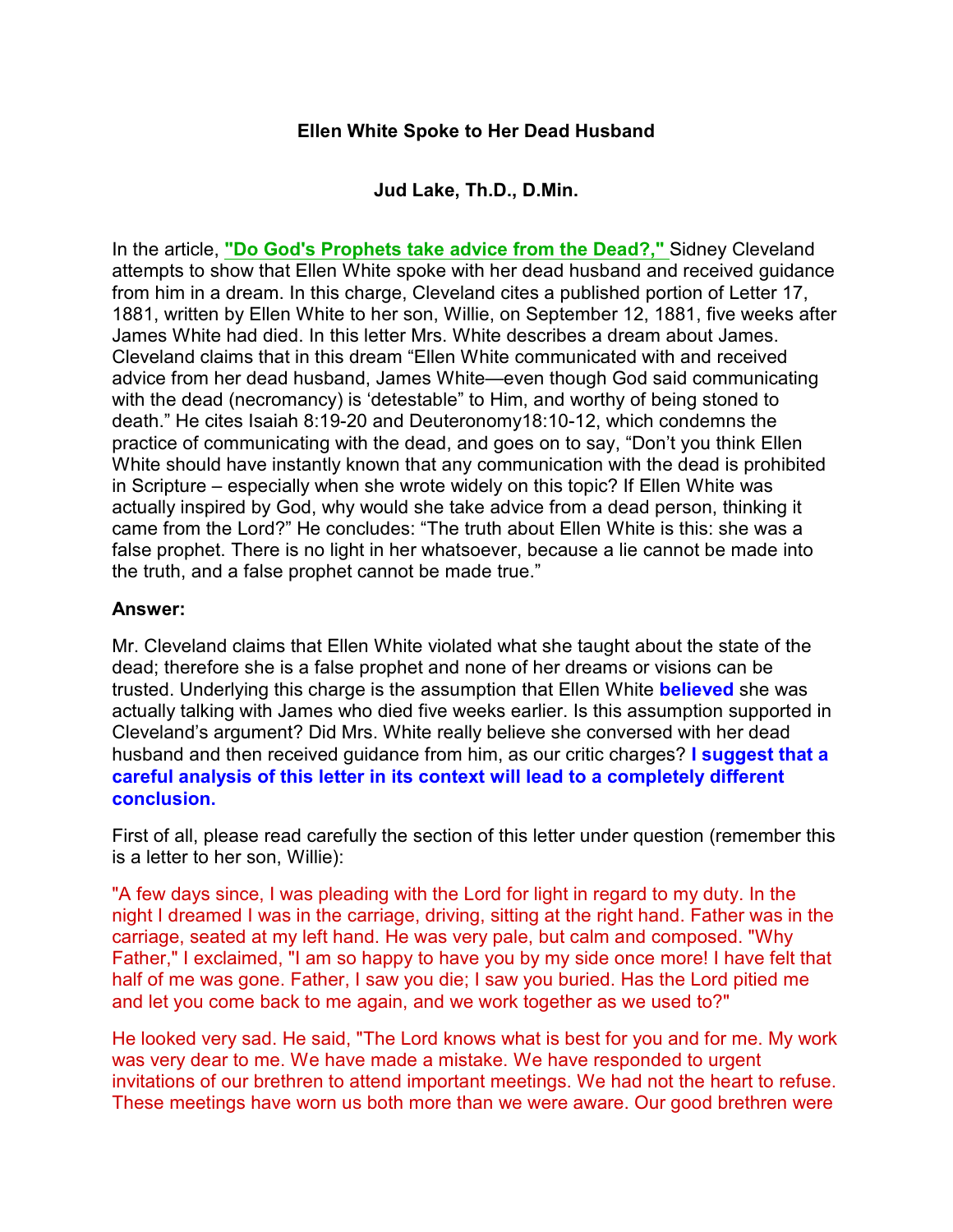gratified, but they did not realize that in these meetings we took upon us greater burdens than at our age we could safely carry. They will never know the result of this long-continued strain upon us. God would have had them bear the burdens we have carried for years. Our nervous energies have been continuously taxed, and then our brethren misjudging our motives and not realizing our burdens have weakened the action of the heart. I have made mistakes, the greatest of which was in allowing my sympathies for the people of God to lead me to take work upon me which others should have borne.

"Now, Ellen, calls will be made as they have been, desiring you to attend important meetings, as has been the case in the past. But lay this matter before God and make no response to the most earnest invitations. Your life hangs as it were upon a thread. You must have quiet rest, freedom from all excitement and from all disagreeable cares. We might have done a great deal for years with our pens, on subjects the people need that we have had light upon and can present before them, which others do not have. Thus you can work when your strength returns, as it will, and you can do far more with your pen than with your voice."

He looked at me appealingly and said, "You will not neglect these cautions, will you, Ellen? Our people will never know under what infirmities we have labored to serve them because our lives were interwoven with the progress of the work, but God knows it all. I regret that I have felt so deeply and labored unreasonably in emergencies, regardless of the laws of life and health. The Lord did not require us to carry so heavy burdens and many of our brethren so few. We ought to have gone to the Pacific Coast before, and devoted our time and energies to writing. Will you do this now? Will you, as your strength returns, take your pen and write out these things we have so long anticipated, and make haste slowly? There is important matter which the people need. Make this your first business. You will have to speak some to the people, but shun the responsibilities which have borne us down."

"Well," said I, "James, you are always to stay with me now and we will work together." Said he, "I stayed in Battle Creek too long. I ought to have gone to California more than one year ago. But I wanted to help the work and institutions at Battle Creek. I have made a mistake. Your heart is tender. You will be inclined to make the same mistakes I have made. Your life can be of use to the cause of God. Oh, those precious subjects the Lord would have had me bring before the people, precious jewels of light!" I awoke. *But this dream seemed so real*. Now you can see and understand why I feel no duty to go to Battle Creek for the purpose of shouldering the responsibilities in General Conference. I have no duty to stand in General Conference. The Lord forbids me. That is enough." (emphasis mine).

(Letter 17, 1881, pages 2-4; published in Arthur White, *Ellen G. White, The Retirement Years*, 161-162, and *Manuscript Releases*: Vol. 10, 38-40.

In understanding any document of the past, its **historical context** must be considered: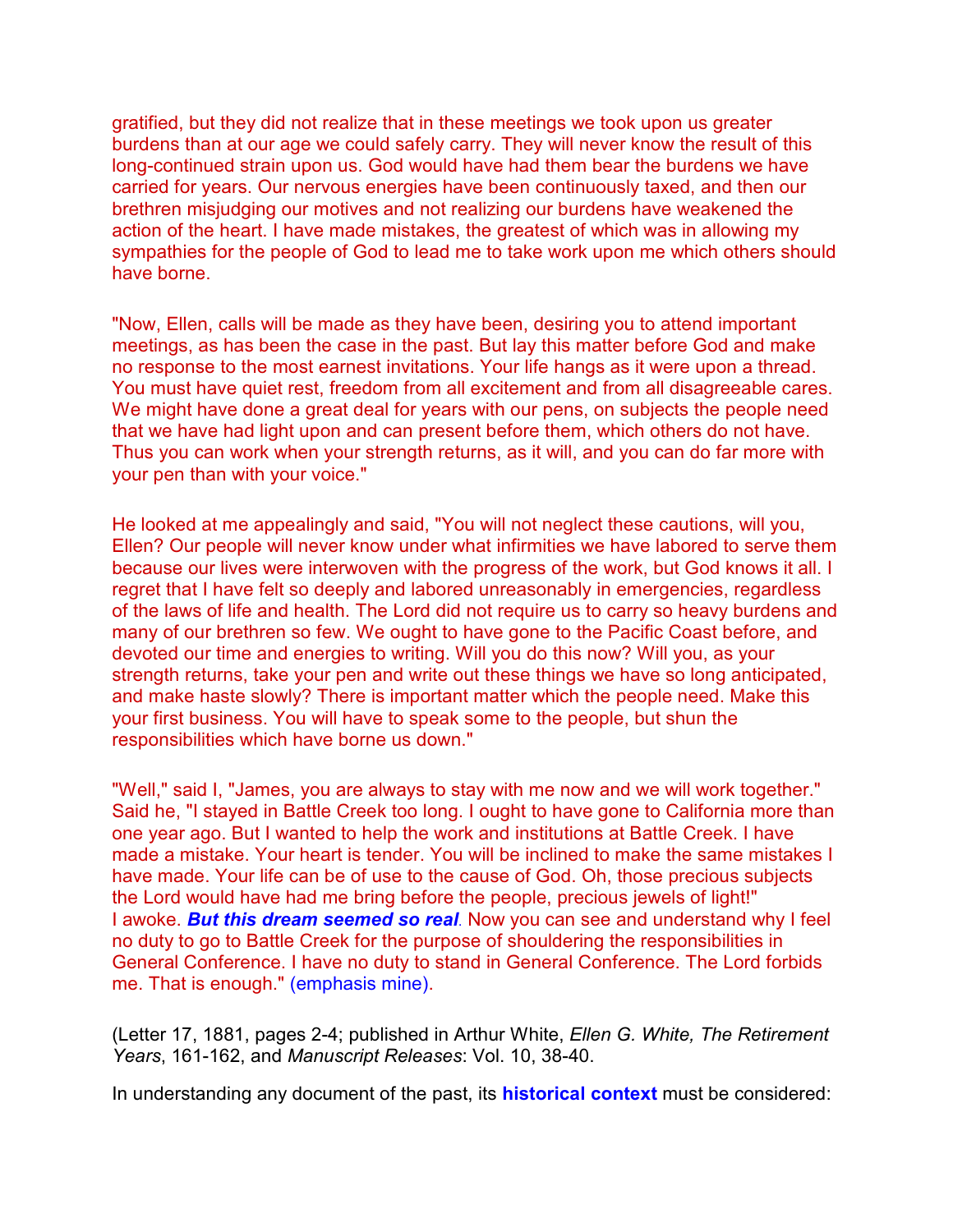The above description of the dream is part of a five-page letter written to Ellen's son, Willie, on September 12, 1881 (Letter 17, 1881). I have carefully studied the entire letter, although it is not yet published (it eventually will be). Here is the historical background to this letter:

James had died on August 6, 1881, five weeks earlier.

Ellen was staying with Mary, Willie's wife, at the cottage they owned in the mountains near Rollinsville, Colorado.

Willie, recipient of this letter, had remained in Battle Creek to work with his brother, Edson, in taking care of the financial affairs concerning James White's estate.

G. I. Butler, General Conference president at the time, was urging Ellen to attend the General Conference session back in Battle Creek being planned for November or December.

Ellen was struggling with illness and the grief of losing her husband. Thus, she was in a weakened condition physically and emotionally.

She had been pleading with the Lord as to whether or not she should yield to Butler and attend the upcoming General Conference session, in spite of her physical and emotional condition.

On page one of this letter, before discussing the dream, she relates to Willie how much she misses James and intensely feels "his loss while here in the mountains" (see A. White, *The Lonely Years*, 182-183).

With this background in mind, please consider the following contextual evidence ignored by Mr. Cleveland.

1. **Ellen White believed communicating with the dead is against Scripture and a Satanic deception.** Mr. Cleveland does make a reference to the fact that Ellen White wrote about death, but he does not specify what she said. Type in "Spiritualism" or "communication with the dead" at the White Estate site search engine and the results will show you that she was adamantly opposed to any form of communication with the dead. The external literary context of her writings is very clear on this issue. From the time she first accepted the biblical doctrine of conditional immortality as a youth (*Testimonies for the Church*, 1:39-40), she consistently taught that death is a state of unconsciousness until the resurrection and that communication with them was not possible. **When understood in its internal literary context, the account of this dream does not show Mrs. White violating in practice a teaching so basic and fundamental to her thinking (see** *The Great Controversy***, chapter 34, "Can Our Dead Speak to Us?," 551-562**.

2. The **internal literary context** of the letter provides evidence that Ellen understood this conversation with James as nothing more than a dream. After relating the entire experience of conversing with James to Willie, she exclaimed**, "But this dream seemed so real"** (see the emphasized sentence in the last paragraph of the letter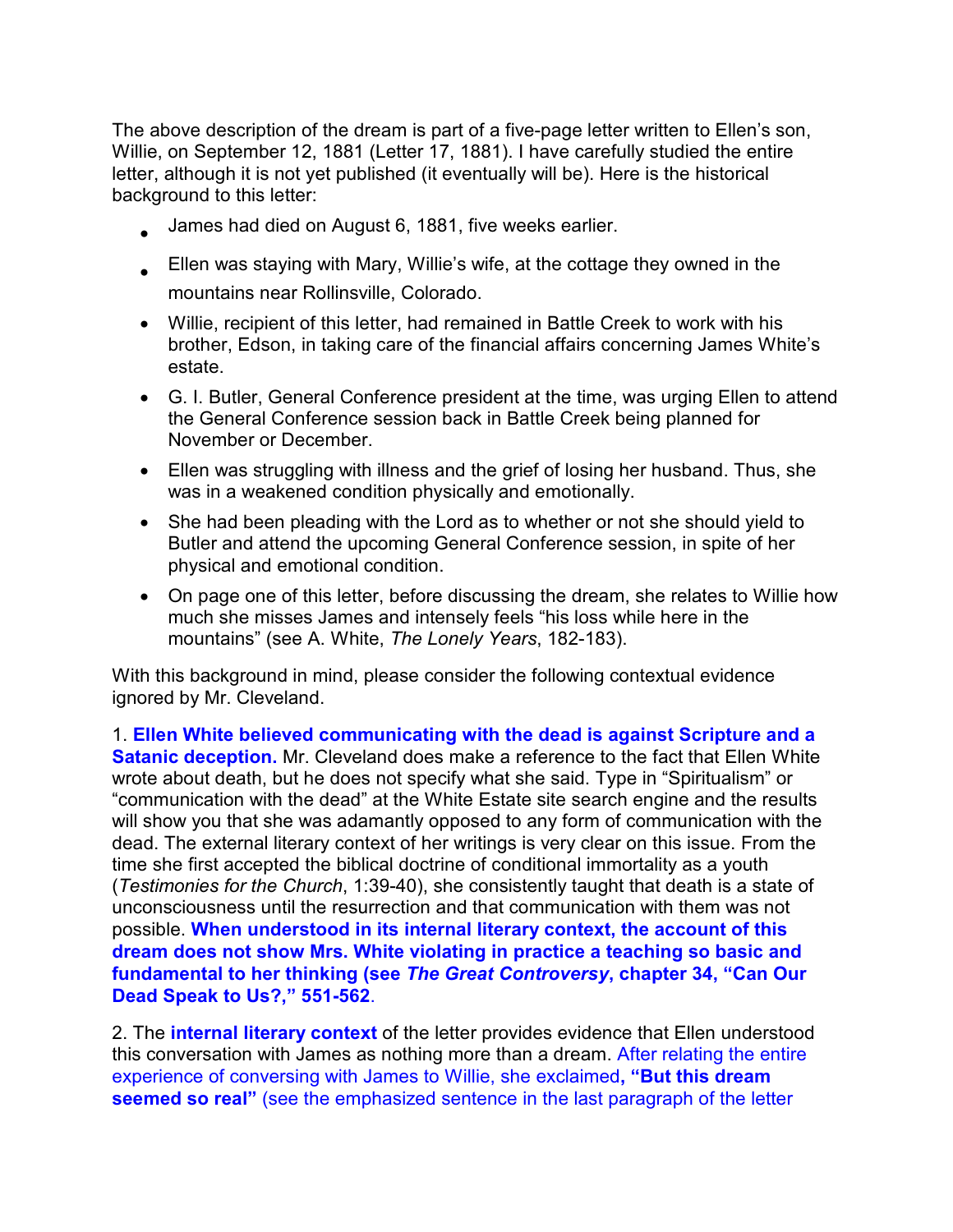above). **This statement is completely overlooked by Cleveland, yet it is the interpretive key to understanding the entire experience.** Notice she did **not say** this dream **"was real," but that it "seemed so real." When you describe a vivid dream to me and say, "it seemed so real," your obvious meaning linguistically is that the images in the dream had the feel of reality, but were only that—dream images. Thus, this statement reveals Mrs. White understood that she was** *not* **really talking with James.**

3. **While knowing this conversation with James was only a dream, Ellen nevertheless believed it was a message from God in answer to her prayer for guidance.** As such, she understood God was communicating with her through symbolic imagery in this dream**, not through her real husband in spirit form or brought back from the grave.** God often spoke through vivid symbolic imagery in Scriptural prophetic dreams (see Ryken, Wilhoit, and Longman, "Dreams, Visions," in *The Dictionary of Biblical Imagery*, 217-219). Mrs. White was familiar with vivid imagery in the many prophetic dreams she received. **This particular dream imagery was relevant to her situation in light of her husband's recent death (see historical context above)**. The editor of this website, Dirk Anderson, makes the statement that nowhere in the Bible do we find God speaking through a dead person. This remark avoids the real issue: Ellen White believed God conveyed his message to her through the **imagery** of her husband James, not his disembodied spirit. **Thus, Necromancy (consulting the spirits of the departed) has no application to this dream.**

4. If Ellen was communicating with James in this dream, why did she feel so lonely in the mountains at this time? On page one of this same letter Ellen wrote to Willie:

"I miss Father more and more. Especially do I feel his loss while here in the mountains. I find it a very different thing being in the mountains with my husband and in the mountains without him. I am fully of the opinion that my life was so entwined or interwoven with my husband's that it is about impossible for me to be of any great account without him. We have tested the mountains under most unfavorable circumstances" (this paragraph published in A.White, *The Lonely Years*, 182-183).

Please notice that this statement is within the same letter. **If she were communicating with her husband in a dream, why did she say in the same letter that she misses him "more and more?"** Why did she speak as if he were absent in her life? It is obvious that she was having no contact with her husband, alive or dead.

Notice the timing of the dream: "A few days since I was pleading with the Lord for light in regard to my duty. In the night I dreamed..." According to the grammatical construction of her wording, this dream took place within a few days prior to the writing of this letter. **This dream obviously brought Ellen no consolation. Why? The idea that she had actually communicated with James was completely foreign to her thinking. He was asleep in the grave.** 

5. **This was a private letter written to Willie**. Parts of it contain, for example, personal